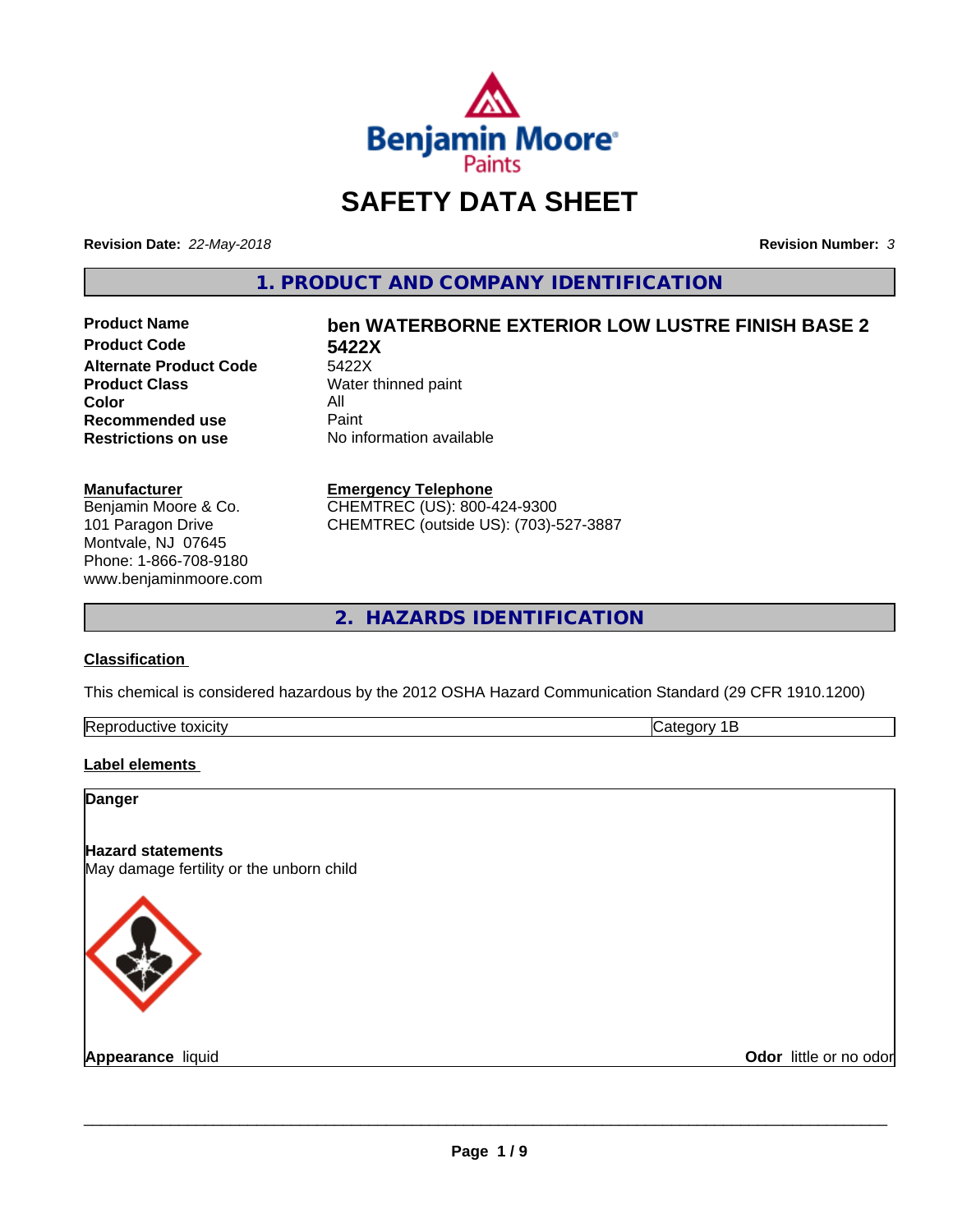#### **Precautionary Statements - Prevention**

Obtain special instructions before use Do not handle until all safety precautions have been read and understood Use personal protective equipment as required

#### **Precautionary Statements - Response**

IF exposed or concerned: Get medical advice/attention

#### **Precautionary Statements - Storage**

Store locked up

#### **Precautionary Statements - Disposal**

Dispose of contents/container to an approved waste disposal plant

#### **Hazards not otherwise classified (HNOC)**

Not applicable

#### **Other information**

No information available

#### **3. COMPOSITION INFORMATION ON COMPONENTS**

\_\_\_\_\_\_\_\_\_\_\_\_\_\_\_\_\_\_\_\_\_\_\_\_\_\_\_\_\_\_\_\_\_\_\_\_\_\_\_\_\_\_\_\_\_\_\_\_\_\_\_\_\_\_\_\_\_\_\_\_\_\_\_\_\_\_\_\_\_\_\_\_\_\_\_\_\_\_\_\_\_\_\_\_\_\_\_\_\_\_\_\_\_

| <b>Chemical name</b>            | <b>CAS No.</b> | Weight-% |
|---------------------------------|----------------|----------|
| Titanium dioxide                | 13463-67-7     |          |
| Zinc oxide                      | 1314-13-2      |          |
| Sodium C14-C16 olefin sulfonate | 68439-57-6     | U.5      |
| 1-Methyl-2-pyrrolidinone        | 872-50-4       | U.5      |

#### **4. FIRST AID MEASURES**

| <b>General Advice</b>                            | No hazards which require special first aid measures.                                                     |  |
|--------------------------------------------------|----------------------------------------------------------------------------------------------------------|--|
| <b>Eye Contact</b>                               | Rinse thoroughly with plenty of water for at least 15 minutes and consult a<br>physician.                |  |
| <b>Skin Contact</b>                              | Wash off immediately with soap and plenty of water while removing all<br>contaminated clothes and shoes. |  |
| <b>Inhalation</b>                                | Move to fresh air. If symptoms persist, call a physician.                                                |  |
| Ingestion                                        | Clean mouth with water and afterwards drink plenty of water. Consult a physician<br>if necessary.        |  |
| <b>Most Important</b><br><b>Symptoms/Effects</b> | None known.                                                                                              |  |
| <b>Notes To Physician</b>                        | Treat symptomatically.                                                                                   |  |
|                                                  | 5. FIRE-FIGHTING MEASURES                                                                                |  |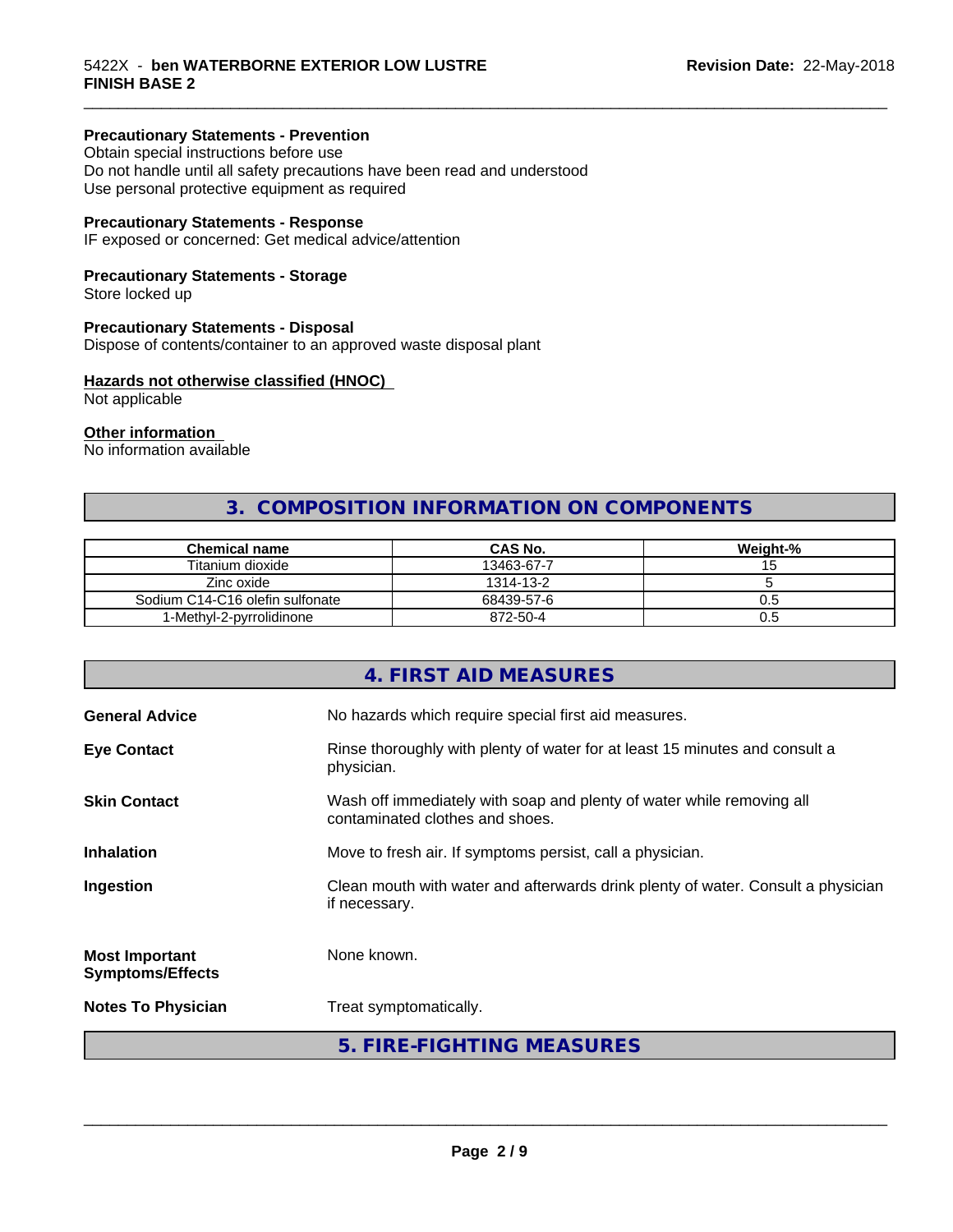| <b>Suitable Extinguishing Media</b>                                              | Use extinguishing measures that are appropriate to local<br>circumstances and the surrounding environment.                                   |  |  |
|----------------------------------------------------------------------------------|----------------------------------------------------------------------------------------------------------------------------------------------|--|--|
| <b>Protective Equipment And Precautions For</b><br><b>Firefighters</b>           | As in any fire, wear self-contained breathing apparatus<br>pressure-demand, MSHA/NIOSH (approved or equivalent)<br>and full protective gear. |  |  |
| <b>Specific Hazards Arising From The Chemical</b>                                | Closed containers may rupture if exposed to fire or<br>extreme heat.                                                                         |  |  |
| <b>Sensitivity To Mechanical Impact</b>                                          | No                                                                                                                                           |  |  |
| <b>Sensitivity To Static Discharge</b>                                           | No.                                                                                                                                          |  |  |
| <b>Flash Point Data</b><br>Flash Point (°F)<br>Flash Point (°C)<br><b>Method</b> | Not applicable<br>Not applicable<br>Not applicable                                                                                           |  |  |
| <b>Flammability Limits In Air</b>                                                |                                                                                                                                              |  |  |
| Lower flammability limit:<br><b>Upper flammability limit:</b>                    | Not applicable<br>Not applicable                                                                                                             |  |  |
| <b>NFPA</b><br>Health: 1<br>Flammability: 0                                      | <b>Instability: 0</b><br><b>Special: Not Applicable</b>                                                                                      |  |  |

\_\_\_\_\_\_\_\_\_\_\_\_\_\_\_\_\_\_\_\_\_\_\_\_\_\_\_\_\_\_\_\_\_\_\_\_\_\_\_\_\_\_\_\_\_\_\_\_\_\_\_\_\_\_\_\_\_\_\_\_\_\_\_\_\_\_\_\_\_\_\_\_\_\_\_\_\_\_\_\_\_\_\_\_\_\_\_\_\_\_\_\_\_

#### **NFPA Legend**

- 0 Not Hazardous
- 1 Slightly
- 2 Moderate
- 3 High
- 4 Severe

*The ratings assigned are only suggested ratings, the contractor/employer has ultimate responsibilities for NFPA ratings where this system is used.*

*Additional information regarding the NFPA rating system is available from the National Fire Protection Agency (NFPA) at www.nfpa.org.*

#### **6. ACCIDENTAL RELEASE MEASURES**

| <b>Methods for Cleaning Up</b>   | Soak up with inert absorbent material. Sweep up and shovel into suitable<br>containers for disposal. |
|----------------------------------|------------------------------------------------------------------------------------------------------|
| <b>Environmental precautions</b> | See Section 12 for additional Ecological Information.                                                |
| <b>Other Information</b>         | Prevent further leakage or spillage if safe to do so.                                                |
| <b>Personal Precautions</b>      | Avoid contact with skin, eyes and clothing. Ensure adequate ventilation.                             |
|                                  |                                                                                                      |

#### **7. HANDLING AND STORAGE**

Handling **Handling** Avoid contact with skin, eyes and clothing. Avoid breathing vapors, spray mists or sanding dust. In case of insufficient ventilation, wear suitable respiratory equipment.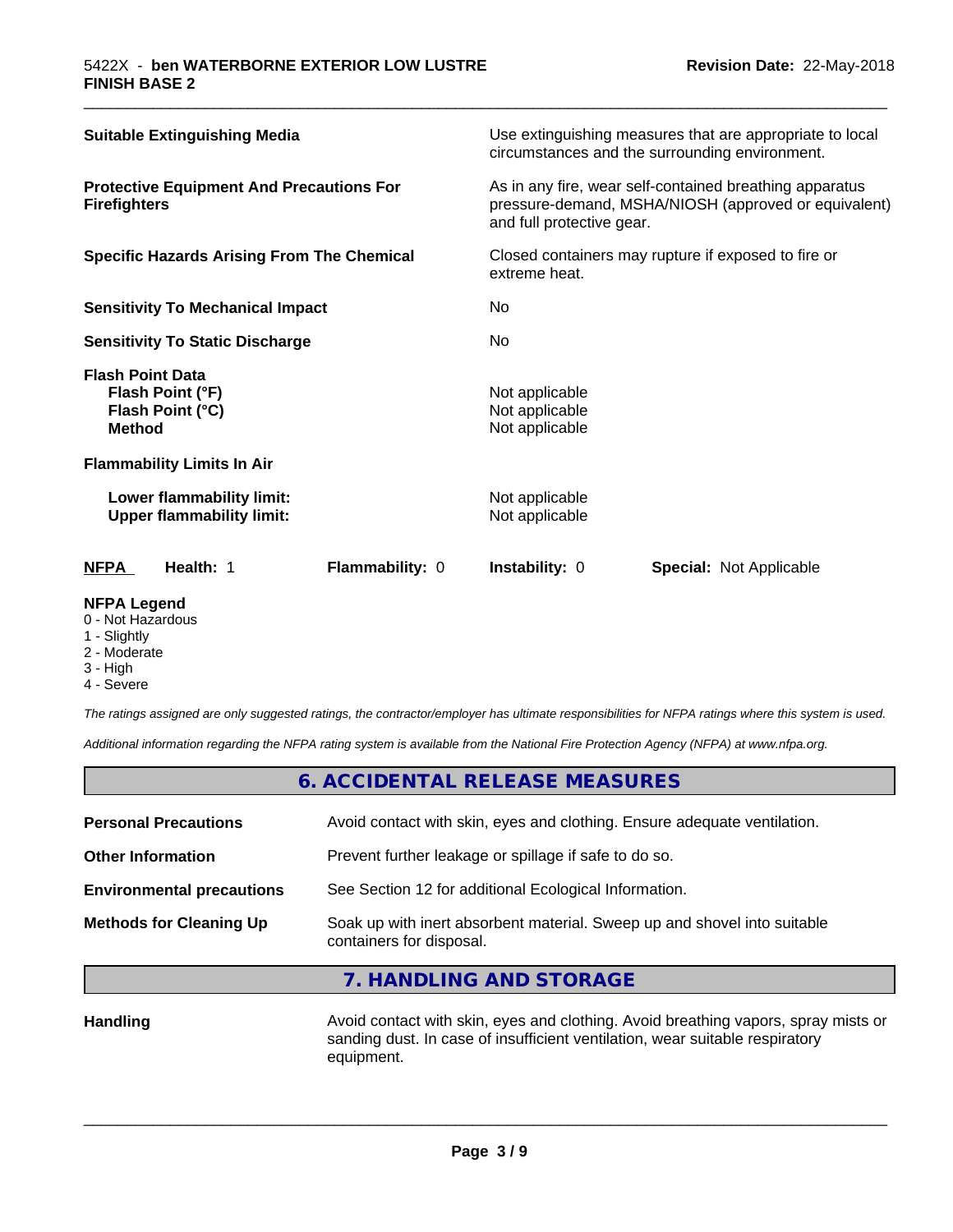**Storage** Keep container tightly closed. Keep out of the reach of children.

\_\_\_\_\_\_\_\_\_\_\_\_\_\_\_\_\_\_\_\_\_\_\_\_\_\_\_\_\_\_\_\_\_\_\_\_\_\_\_\_\_\_\_\_\_\_\_\_\_\_\_\_\_\_\_\_\_\_\_\_\_\_\_\_\_\_\_\_\_\_\_\_\_\_\_\_\_\_\_\_\_\_\_\_\_\_\_\_\_\_\_\_\_

**Incompatible Materials** No information available

### **8. EXPOSURE CONTROLS/PERSONAL PROTECTION**

#### **Exposure Limits**

| <b>Chemical name</b> | <b>ACGIH TLV</b>          | <b>OSHA PEL</b>            |
|----------------------|---------------------------|----------------------------|
| Titanium dioxide     | 10 mg/m $3$ - TWA         | 15 mg/m $3$ - TWA          |
| Zinc oxide           | 2 mg/m <sup>3</sup> - TWA | $5 \text{ mg/m}^3$ - TWA   |
|                      | 10 mg/m $3$ - STEL        | 15 mg/m <sup>3</sup> - TWA |

#### **Legend**

ACGIH - American Conference of Governmental Industrial Hygienists Exposure Limits OSHA - Occupational Safety & Health Administration Exposure Limits N/E - Not Established

**Engineering Measures** Ensure adequate ventilation, especially in confined areas.

|  |  | <b>Personal Protective Equipment</b> |  |  |  |
|--|--|--------------------------------------|--|--|--|
|  |  |                                      |  |  |  |

| <b>Eye/Face Protection</b>    | Safety glasses with side-shields.                                                                              |
|-------------------------------|----------------------------------------------------------------------------------------------------------------|
| <b>Skin Protection</b>        | Protective gloves and impervious clothing.                                                                     |
| <b>Respiratory Protection</b> | In case of insufficient ventilation wear suitable respiratory equipment.                                       |
|                               | A contra conservativativa conservativa a la componenza della conservazione di conservazione di conservazione d |

**Hygiene Measures** Avoid contact with skin, eyes and clothing. Remove and wash contaminated clothing before re-use. Wash thoroughly after handling.

#### **9. PHYSICAL AND CHEMICAL PROPERTIES**

| Appearance<br>Odor<br><b>Odor Threshold</b><br>Density (Ibs/gal)<br><b>Specific Gravity</b><br>рH<br><b>Viscosity (cps)</b> | liquid<br>little or no odor<br>No information available<br>$10.0 - 10.4$<br>$1.19 - 1.25$<br>No information available<br>No information available |
|-----------------------------------------------------------------------------------------------------------------------------|---------------------------------------------------------------------------------------------------------------------------------------------------|
| Solubility(ies)                                                                                                             | No information available                                                                                                                          |
| <b>Water solubility</b>                                                                                                     | No information available                                                                                                                          |
| <b>Evaporation Rate</b>                                                                                                     | No information available                                                                                                                          |
| Vapor pressure @20 °C (kPa)                                                                                                 | No information available                                                                                                                          |
| Vapor density                                                                                                               | No information available                                                                                                                          |
| Wt. % Solids                                                                                                                | 40 - 50                                                                                                                                           |
| Vol. % Solids                                                                                                               | $30 - 40$                                                                                                                                         |
| Wt. % Volatiles                                                                                                             | $50 - 60$                                                                                                                                         |
| <b>Vol. % Volatiles</b>                                                                                                     | $60 - 70$                                                                                                                                         |
| <b>VOC Regulatory Limit (g/L)</b>                                                                                           | < 50                                                                                                                                              |
| <b>Boiling Point (°F)</b>                                                                                                   | 212                                                                                                                                               |
| <b>Boiling Point (°C)</b>                                                                                                   | 100                                                                                                                                               |
| <b>Freezing Point (°F)</b>                                                                                                  | 32                                                                                                                                                |
| <b>Freezing Point (°C)</b>                                                                                                  | 0                                                                                                                                                 |
| Flash Point (°F)                                                                                                            | Not applicable                                                                                                                                    |
| Flash Point (°C)                                                                                                            | Not applicable                                                                                                                                    |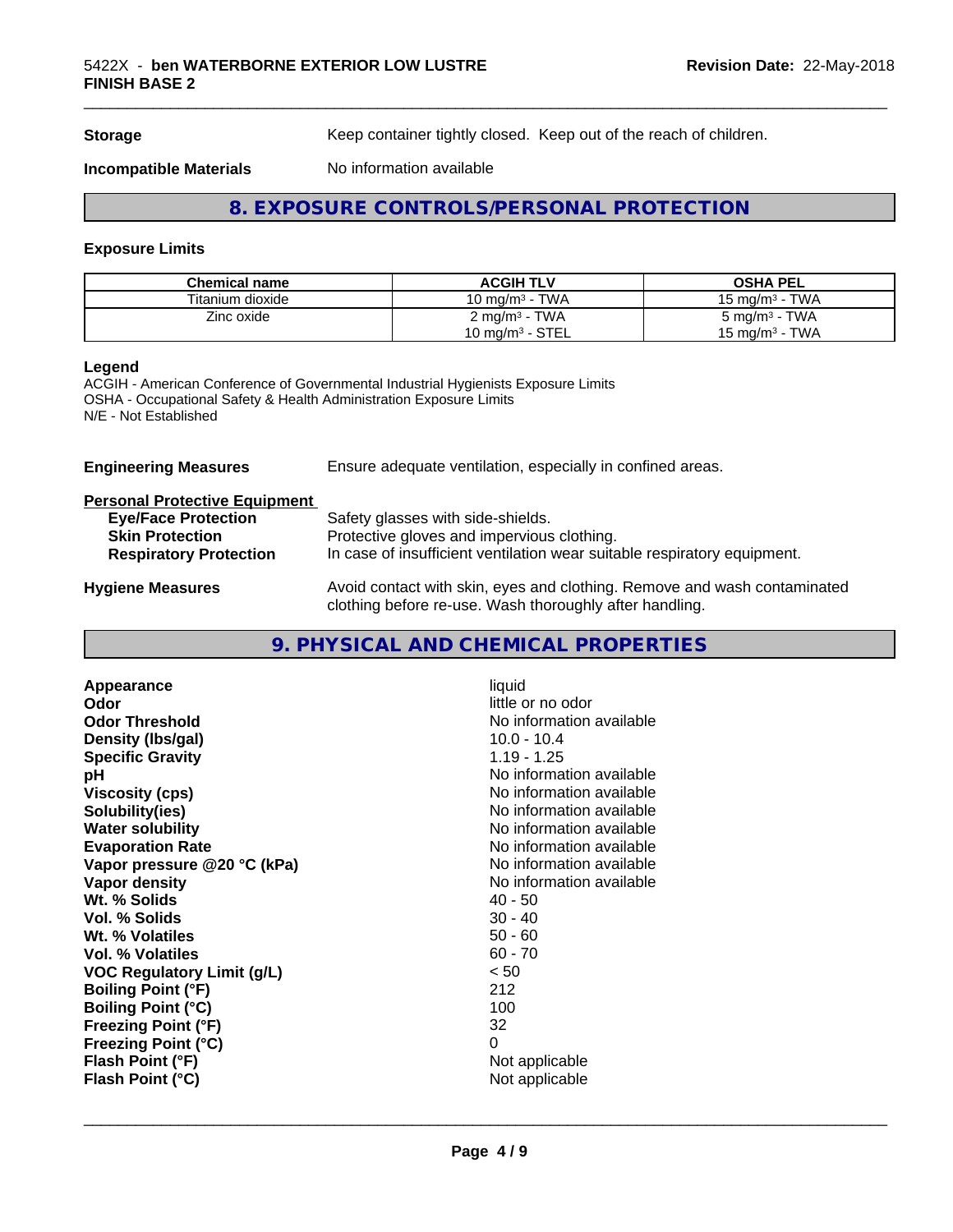**Method** Not applicable **Flammability (solid, gas)** Not applicable<br>
Upper flammability limit:<br>
Not applicable<br>
Not applicable **Upper flammability limit:**<br> **Lower flammability limit:**<br>
Not applicable<br>
Not applicable **Lower flammability limit:**<br> **Autoignition Temperature (°F)**<br>
Mo information available Autoignition Temperature (°F)<br>
Autoignition Temperature (°C)<br>
No information available Autoignition Temperature (°C)<br>
Decomposition Temperature (°F)<br>
No information available **Decomposition Temperature (°F)**<br> **Decomposition Temperature (°C)**<br>
No information available **Decomposition Temperature (°C)**<br>Partition coefficient

**No information available** 

\_\_\_\_\_\_\_\_\_\_\_\_\_\_\_\_\_\_\_\_\_\_\_\_\_\_\_\_\_\_\_\_\_\_\_\_\_\_\_\_\_\_\_\_\_\_\_\_\_\_\_\_\_\_\_\_\_\_\_\_\_\_\_\_\_\_\_\_\_\_\_\_\_\_\_\_\_\_\_\_\_\_\_\_\_\_\_\_\_\_\_\_\_

#### **10. STABILITY AND REACTIVITY**

| <b>Reactivity</b>                         | Not Applicable                           |
|-------------------------------------------|------------------------------------------|
| <b>Chemical Stability</b>                 | Stable under normal conditions.          |
| <b>Conditions to avoid</b>                | Prevent from freezing.                   |
| <b>Incompatible Materials</b>             | No materials to be especially mentioned. |
| <b>Hazardous Decomposition Products</b>   | None under normal use.                   |
| <b>Possibility of hazardous reactions</b> | None under normal conditions of use.     |

#### **11. TOXICOLOGICAL INFORMATION**

| <b>Product Information</b>               |                                                                                                                 |  |  |
|------------------------------------------|-----------------------------------------------------------------------------------------------------------------|--|--|
| Information on likely routes of exposure |                                                                                                                 |  |  |
| <b>Principal Routes of Exposure</b>      | Eye contact, skin contact and inhalation.                                                                       |  |  |
| <b>Acute Toxicity</b>                    |                                                                                                                 |  |  |
| <b>Product Information</b>               | No information available                                                                                        |  |  |
|                                          | Symptoms related to the physical, chemical and toxicological characteristics                                    |  |  |
| <b>Symptoms</b>                          | No information available                                                                                        |  |  |
|                                          | Delayed and immediate effects as well as chronic effects from short and long-term exposure                      |  |  |
| Eye contact                              | May cause slight irritation.                                                                                    |  |  |
| <b>Skin contact</b>                      | Substance may cause slight skin irritation. Prolonged or repeated contact may dry<br>skin and cause irritation. |  |  |
| <b>Inhalation</b>                        | May cause irritation of respiratory tract.                                                                      |  |  |
| Ingestion                                | Ingestion may cause gastrointestinal irritation, nausea, vomiting and diarrhea.                                 |  |  |
| <b>Sensitization</b>                     | No information available                                                                                        |  |  |
| <b>Neurological Effects</b>              | No information available.                                                                                       |  |  |
| <b>Mutagenic Effects</b>                 | No information available.                                                                                       |  |  |
| <b>Reproductive Effects</b>              | May damage fertility or the unborn child.                                                                       |  |  |
| <b>Developmental Effects</b>             | No information available.                                                                                       |  |  |
| <b>Target organ effects</b>              | No information available.                                                                                       |  |  |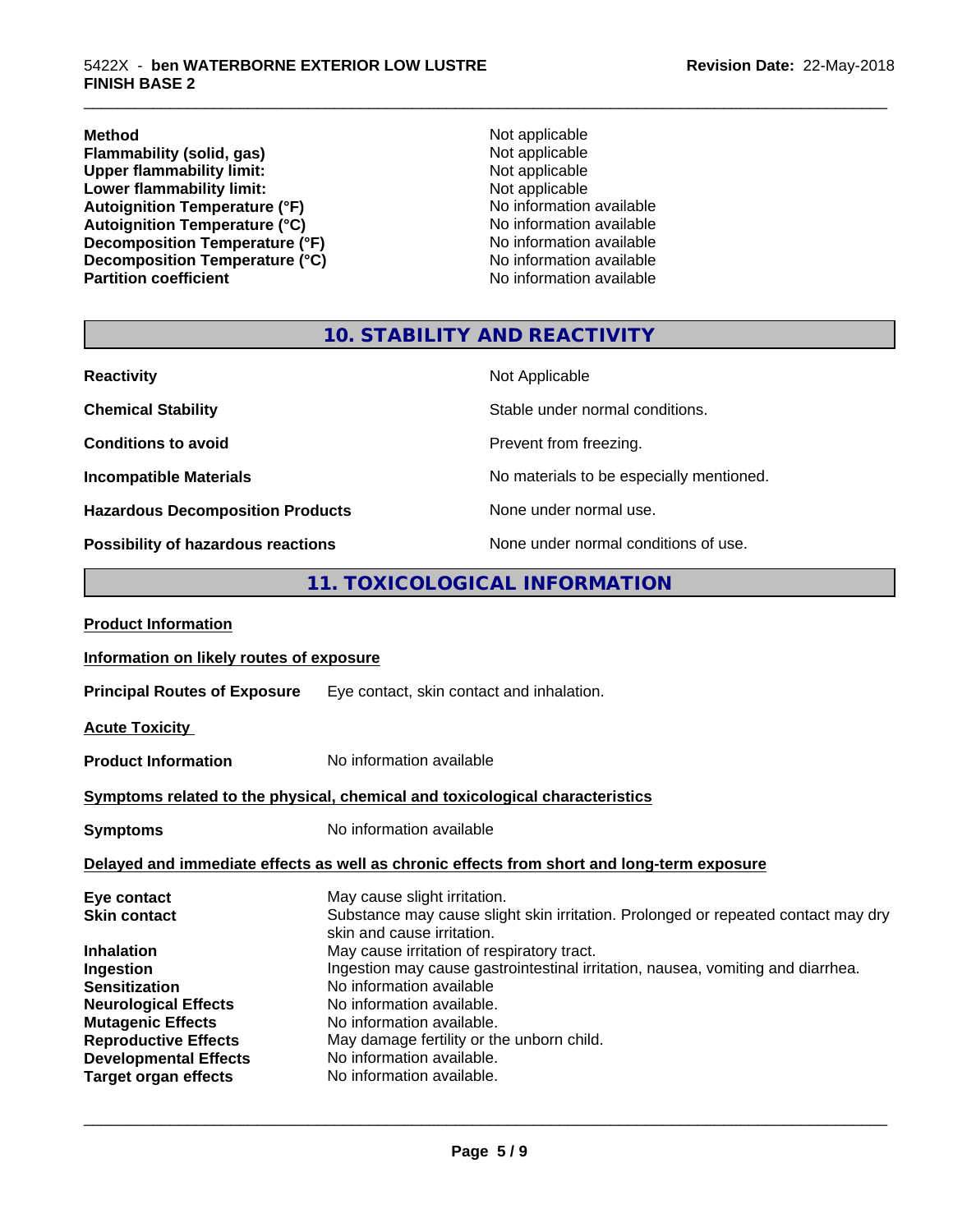| <b>STOT - single exposure</b>   | No information available. |
|---------------------------------|---------------------------|
| <b>STOT - repeated exposure</b> | No information available. |
| Other adverse effects           | No information available. |
| <b>Aspiration Hazard</b>        | No information available  |

**Numerical measures of toxicity**

**The following values are calculated based on chapter 3.1 of the GHS document**

**ATEmix (oral)** 67365 mg/kg

#### **Component Information**

Titanium dioxide LD50 Oral: > 10000 mg/kg (Rat) Zinc oxide LD50 Oral: 5000 mg/kg (Rat) LC50 Inhalation (Dust):  $> 5700$  mg/m<sup>3</sup> (Rat, 4 hr.) 1-Methyl-2-pyrrolidinone LD50 Oral: 3598 mg/kg (Rat) LD50 Dermal: 2000 mg/kg (Rabbit)

#### **Carcinogenicity**

*The information below indicateswhether each agency has listed any ingredient as a carcinogen:.*

| <b>Chemical name</b>                     | <b>IARC</b>              | <b>NTP</b> | <b>OSHA</b> |
|------------------------------------------|--------------------------|------------|-------------|
|                                          | 2B<br><br>Possible Human |            | Listed      |
| $'$ Titanium $\overline{.}$<br>n dioxide | Carcinoɑen               |            |             |

\_\_\_\_\_\_\_\_\_\_\_\_\_\_\_\_\_\_\_\_\_\_\_\_\_\_\_\_\_\_\_\_\_\_\_\_\_\_\_\_\_\_\_\_\_\_\_\_\_\_\_\_\_\_\_\_\_\_\_\_\_\_\_\_\_\_\_\_\_\_\_\_\_\_\_\_\_\_\_\_\_\_\_\_\_\_\_\_\_\_\_\_\_

• Although IARC has classified titanium dioxide as possibly carcinogenic to humans (2B), their summary concludes: "No significant exposure to titanium dioxide is thought to occur during the use of products in which titanium dioxide is bound to other materials, such as paint."

#### **Legend**

IARC - International Agency for Research on Cancer NTP - National Toxicity Program OSHA - Occupational Safety & Health Administration

**12. ECOLOGICAL INFORMATION**

#### **Ecotoxicity Effects**

The environmental impact of this product has not been fully investigated.

#### **Product Information**

#### **Acute Toxicity to Fish**

No information available

#### **Acute Toxicity to Aquatic Invertebrates**

No information available

#### **Acute Toxicity to Aquatic Plants**

No information available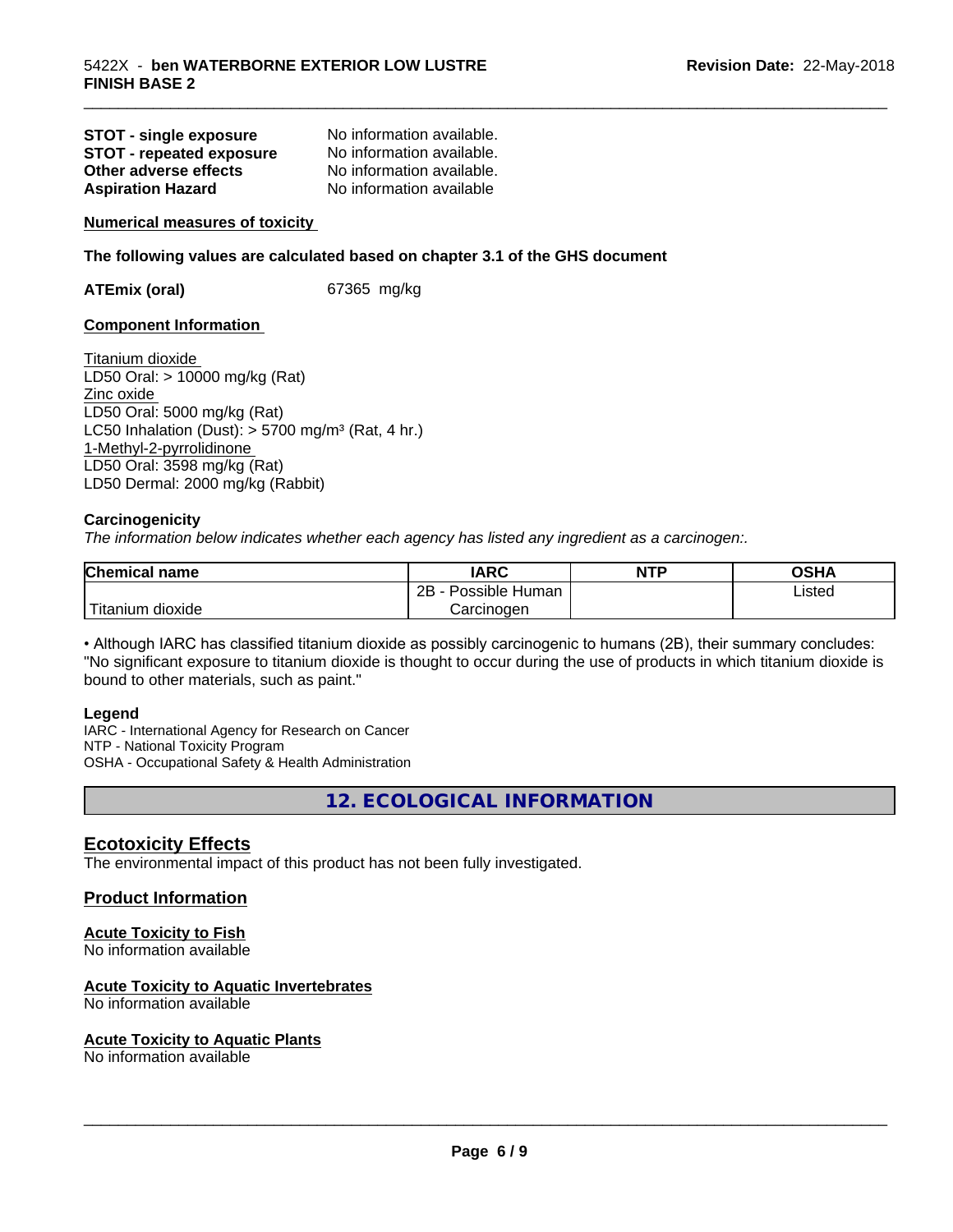#### **Persistence / Degradability**

No information available.

#### **Bioaccumulation**

There is no data for this product.

#### **Mobility in Environmental Media**

No information available.

#### **Ozone**

No information available

#### **Component Information**

#### **Acute Toxicity to Fish**

#### Titanium dioxide

 $\overline{\text{LC50:}}$  > 1000 mg/L (Fathead Minnow - 96 hr.)

#### **Acute Toxicity to Aquatic Invertebrates**

No information available

#### **Acute Toxicity to Aquatic Plants**

No information available

|                              | 13. DISPOSAL CONSIDERATIONS                                                                                                                                                                                               |
|------------------------------|---------------------------------------------------------------------------------------------------------------------------------------------------------------------------------------------------------------------------|
| <b>Waste Disposal Method</b> | Dispose of in accordance with federal, state, and local regulations. Local<br>requirements may vary, consult your sanitation department or state-designated<br>environmental protection agency for more disposal options. |
|                              | 14. TRANSPORT INFORMATION                                                                                                                                                                                                 |
| <b>DOT</b>                   | Not regulated                                                                                                                                                                                                             |
| <b>ICAO/IATA</b>             | Not regulated                                                                                                                                                                                                             |
| <b>IMDG/IMO</b>              | Not regulated                                                                                                                                                                                                             |
|                              | <b>15. REGULATORY INFORMATION</b>                                                                                                                                                                                         |

#### **International Inventories**

| <b>TSCA: United States</b> | Yes - All components are listed or exempt. |
|----------------------------|--------------------------------------------|
| <b>DSL: Canada</b>         | Yes - All components are listed or exempt. |

#### **Federal Regulations**

#### **SARA 311/312 hazardous categorization**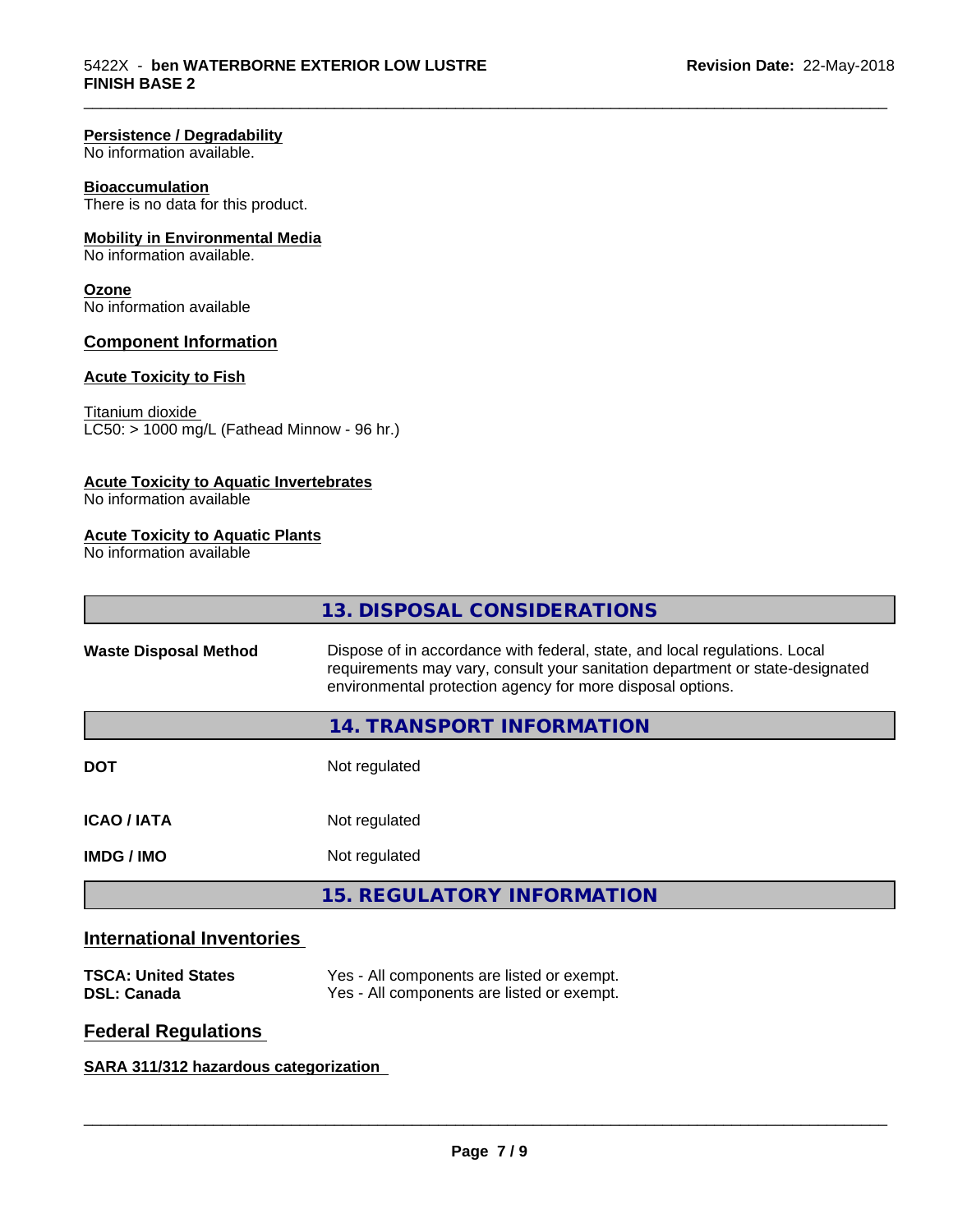| Acute health hazard               | Yes |
|-----------------------------------|-----|
| Chronic Health Hazard             | Nο  |
| Fire hazard                       | Nο  |
| Sudden release of pressure hazard | N٥  |
| Reactive Hazard                   | N٥  |

#### **SARA 313**

Section 313 of Title III of the Superfund Amendments and Reauthorization Act of 1986 (SARA). This product contains a chemical or chemicals which are subject to the reporting requirements of the Act and Title 40 of the Code of Federal Regulations, Part 372:

| Chemical name | CAS No.   | Weight-% | <b>CERCLA/SARA 313</b>     |
|---------------|-----------|----------|----------------------------|
|               |           |          | (de minimis concentration) |
| Zinc oxide    | 1314-13-2 |          |                            |

\_\_\_\_\_\_\_\_\_\_\_\_\_\_\_\_\_\_\_\_\_\_\_\_\_\_\_\_\_\_\_\_\_\_\_\_\_\_\_\_\_\_\_\_\_\_\_\_\_\_\_\_\_\_\_\_\_\_\_\_\_\_\_\_\_\_\_\_\_\_\_\_\_\_\_\_\_\_\_\_\_\_\_\_\_\_\_\_\_\_\_\_\_

#### **Clean Air Act,Section 112 Hazardous Air Pollutants (HAPs) (see 40 CFR 61)**

This product contains the following HAPs:

*None*

#### **US State Regulations**

#### **California Proposition 65**

**AN** WARNING: Cancer and Reproductive Harm– www.P65warnings.ca.gov

#### **State Right-to-Know**

| $\sim$<br>Chemical<br>N name≀       | IVIA<br>aunustus | <b>Jerse</b> v<br><b>Nev</b> | าnsvlvania |
|-------------------------------------|------------------|------------------------------|------------|
| <br>--<br>dioxide<br>um<br>. ıtanıı |                  |                              |            |
| Zinc oxide                          |                  |                              |            |

#### **Legend**

X - Listed

#### **16. OTHER INFORMATION**

**HMIS** - **Health:** 1 **Flammability:** 0 **Reactivity:** 0 **PPE:** -

 $\overline{\phantom{a}}$  ,  $\overline{\phantom{a}}$  ,  $\overline{\phantom{a}}$  ,  $\overline{\phantom{a}}$  ,  $\overline{\phantom{a}}$  ,  $\overline{\phantom{a}}$  ,  $\overline{\phantom{a}}$  ,  $\overline{\phantom{a}}$  ,  $\overline{\phantom{a}}$  ,  $\overline{\phantom{a}}$  ,  $\overline{\phantom{a}}$  ,  $\overline{\phantom{a}}$  ,  $\overline{\phantom{a}}$  ,  $\overline{\phantom{a}}$  ,  $\overline{\phantom{a}}$  ,  $\overline{\phantom{a}}$ 

#### **HMIS Legend**

- 0 Minimal Hazard
- 1 Slight Hazard
- 2 Moderate Hazard
- 3 Serious Hazard
- 4 Severe Hazard
- \* Chronic Hazard

X - Consult your supervisor or S.O.P. for "Special" handling instructions.

*Note: The PPE rating has intentionally been left blank. Choose appropriate PPE that will protect employees from the hazards the material will present under the actual normal conditions of use.*